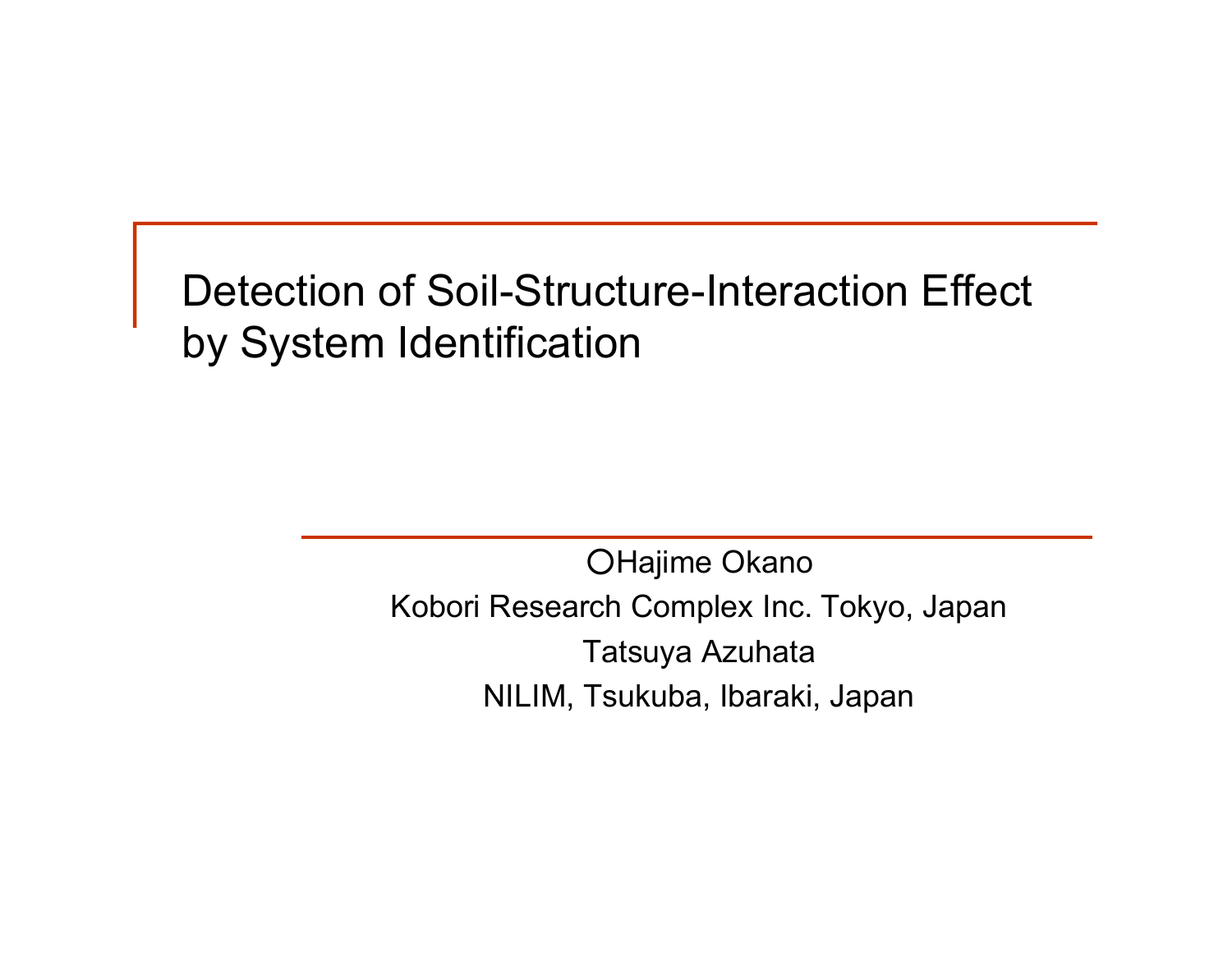### Seismic Network for Building and Ground

#### ◆ Seismic Networks for Ground

- $\diamond$  K-NET,KiK-net
	- $\mathcal{L}_{\rm{max}}$ Facilitated by NIED after 1996
	- F 1000Site,20km average distance

#### ◆ Seismic Network for Building

- $\diamond$  Has not facilitated yet, and its construction has been desired.
	- П Because, there is the mismatch between the observed ground motion and the damage of structure.
- $\Diamond$  NILIM\* has started to construct the seismic network for building and surrounding ground in 2010

\* National Institute of Land and Infrastructure Management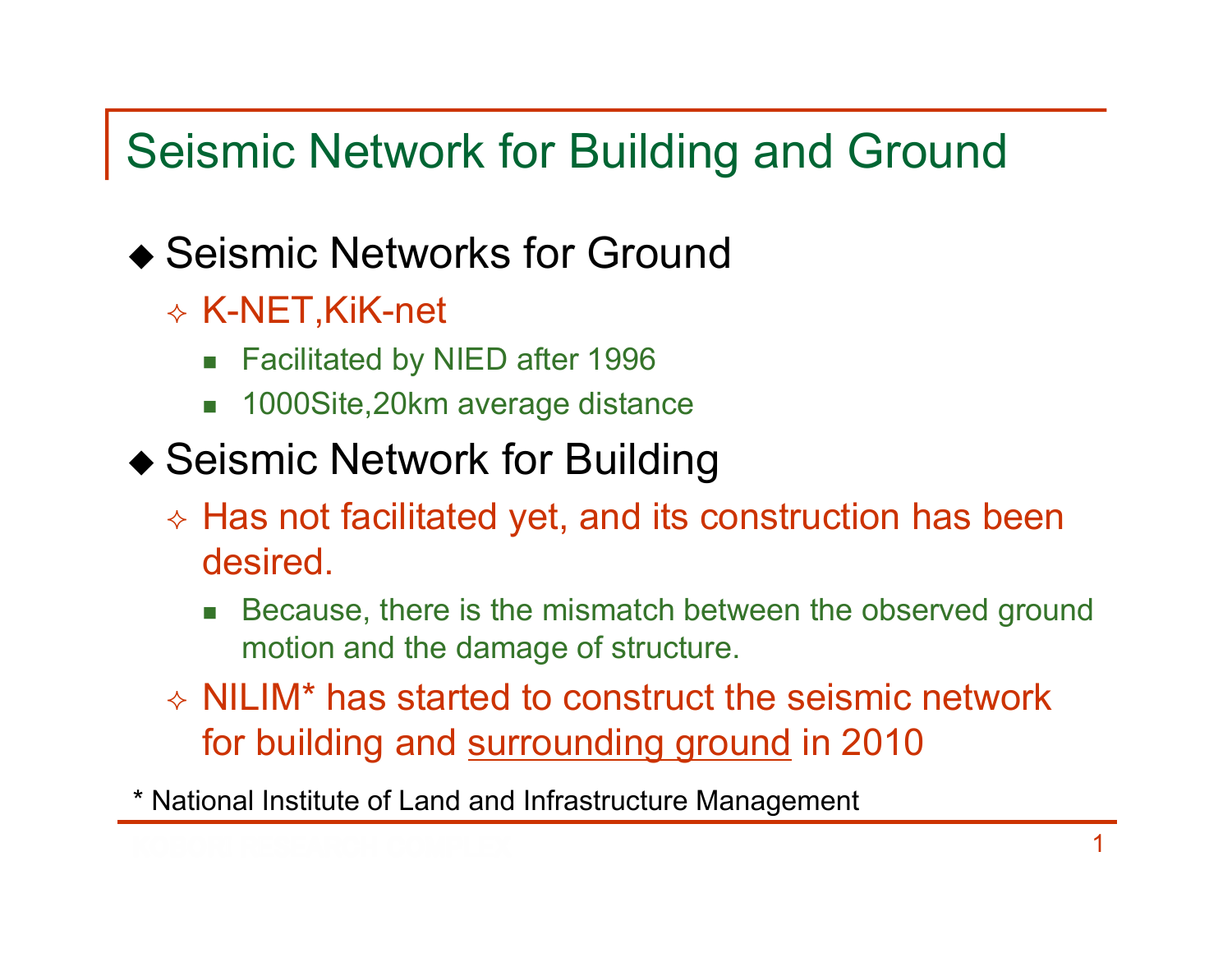#### Mismatch between Ground Motion and Damage

 Large ground motion versus smaller structure damage than expected



Possible Factors

- П Designed strength and real strength
- П Evaluation of damage from response
- П Soil Structure Interaction (SSI)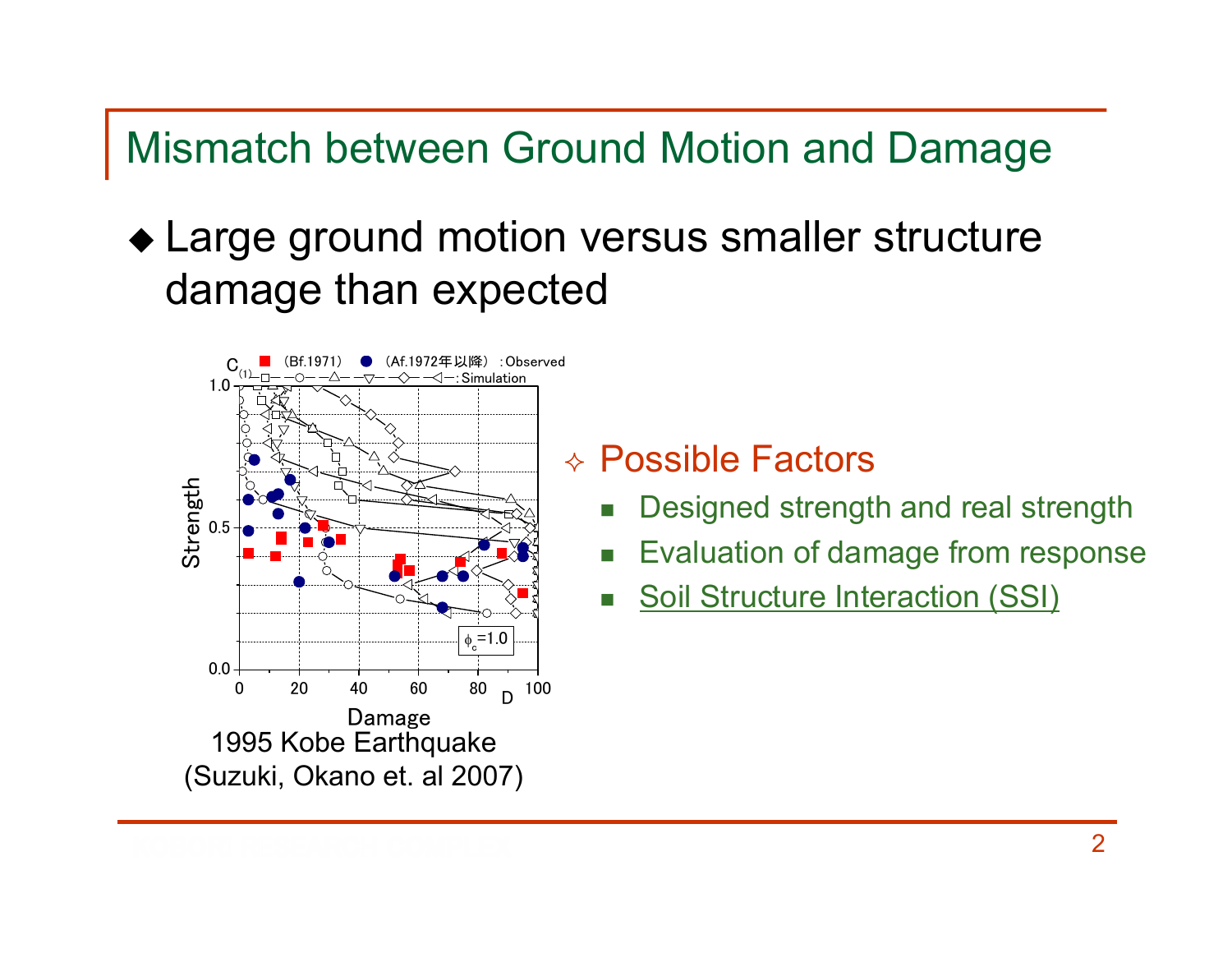## How to know SSI-effect from Seismograph ?

SSI effect is included in the seismograph, and it is difficult to disaggregate SSI effect by simple manipulation of seismograph.



#### System Identification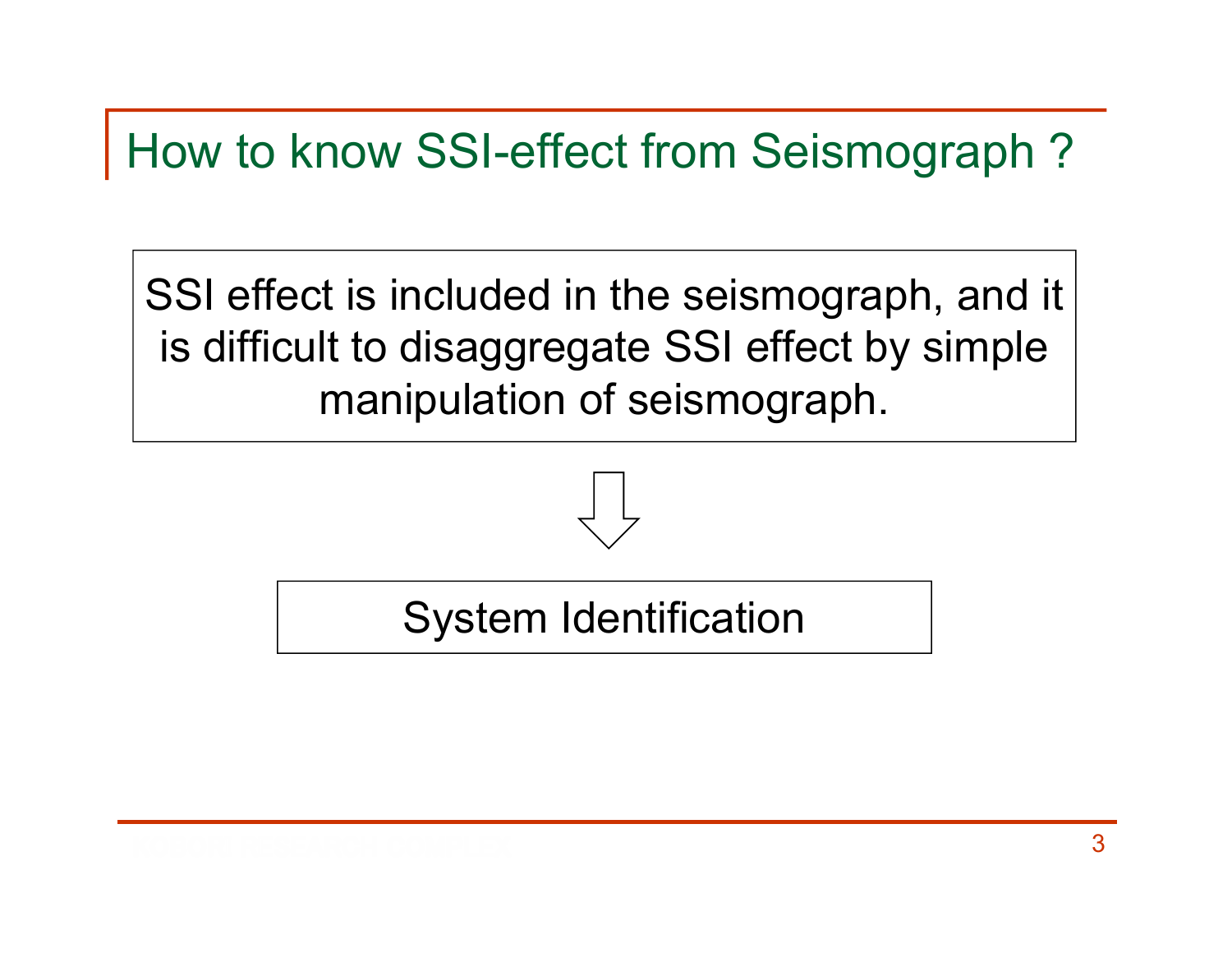# System Identification for SSI

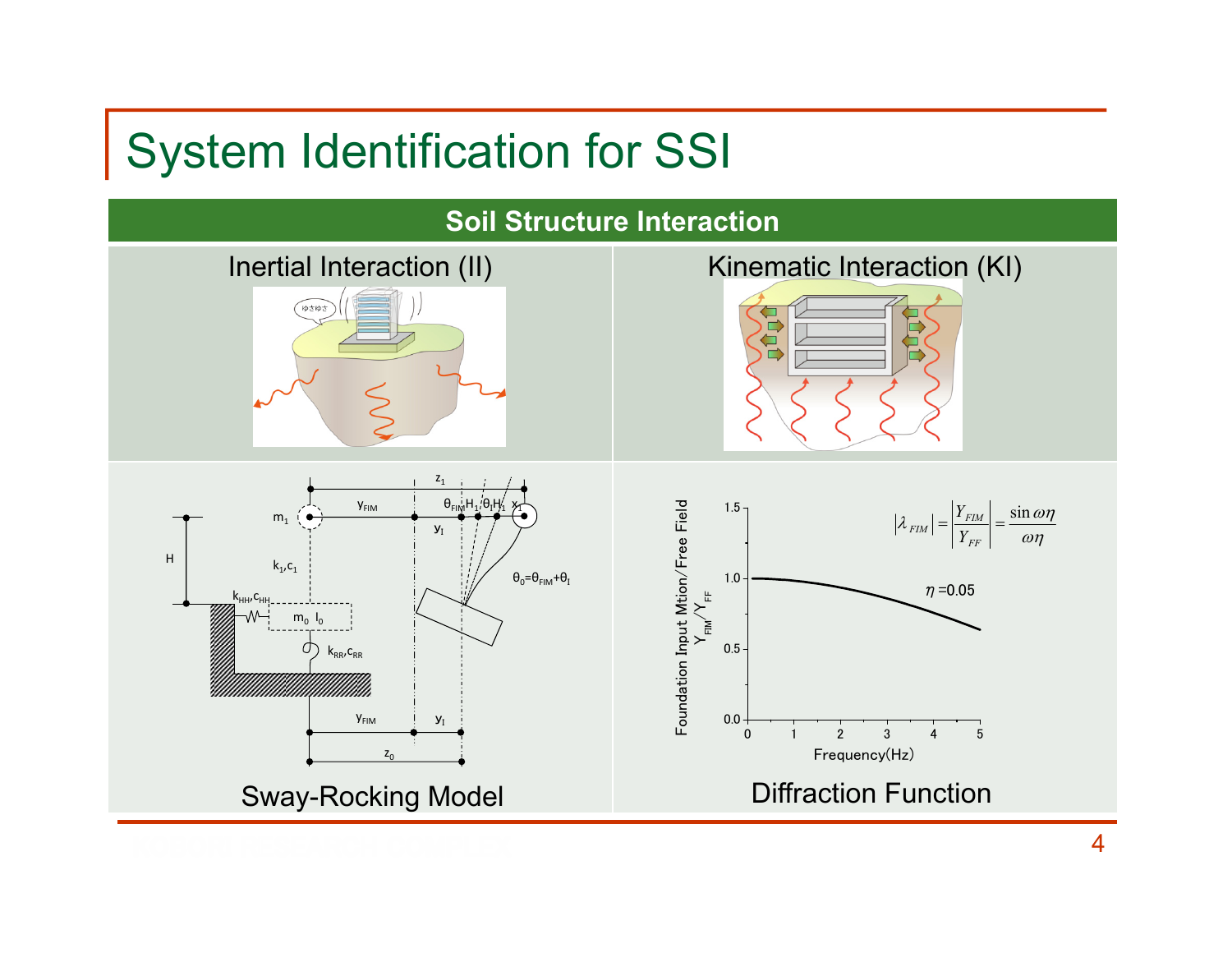



- ♦ 6F
- ◆ RC-Frame and RC Bearing Wall
- ♦ Foundation: RC Pile

**TOKYO** 

NE

- ◆ Surface Layer :Vs ≒ 200m/s
- ♦ **Occupancy** :Education
- ♦ Location :South Part of Saitama Pref. (near Tokyo)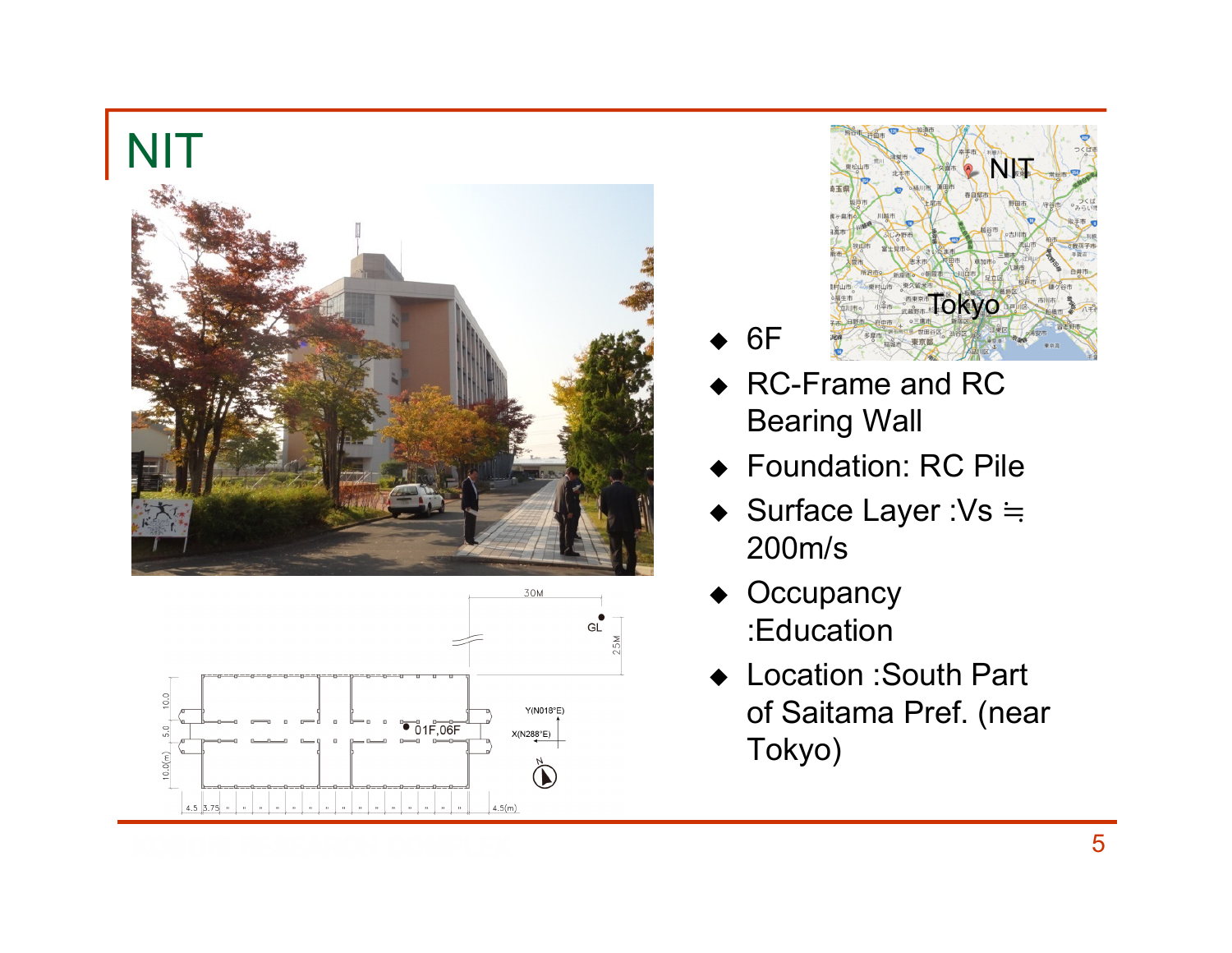#### 3/09/2014 Fore-Shock (NIT, Ridge-dir.)

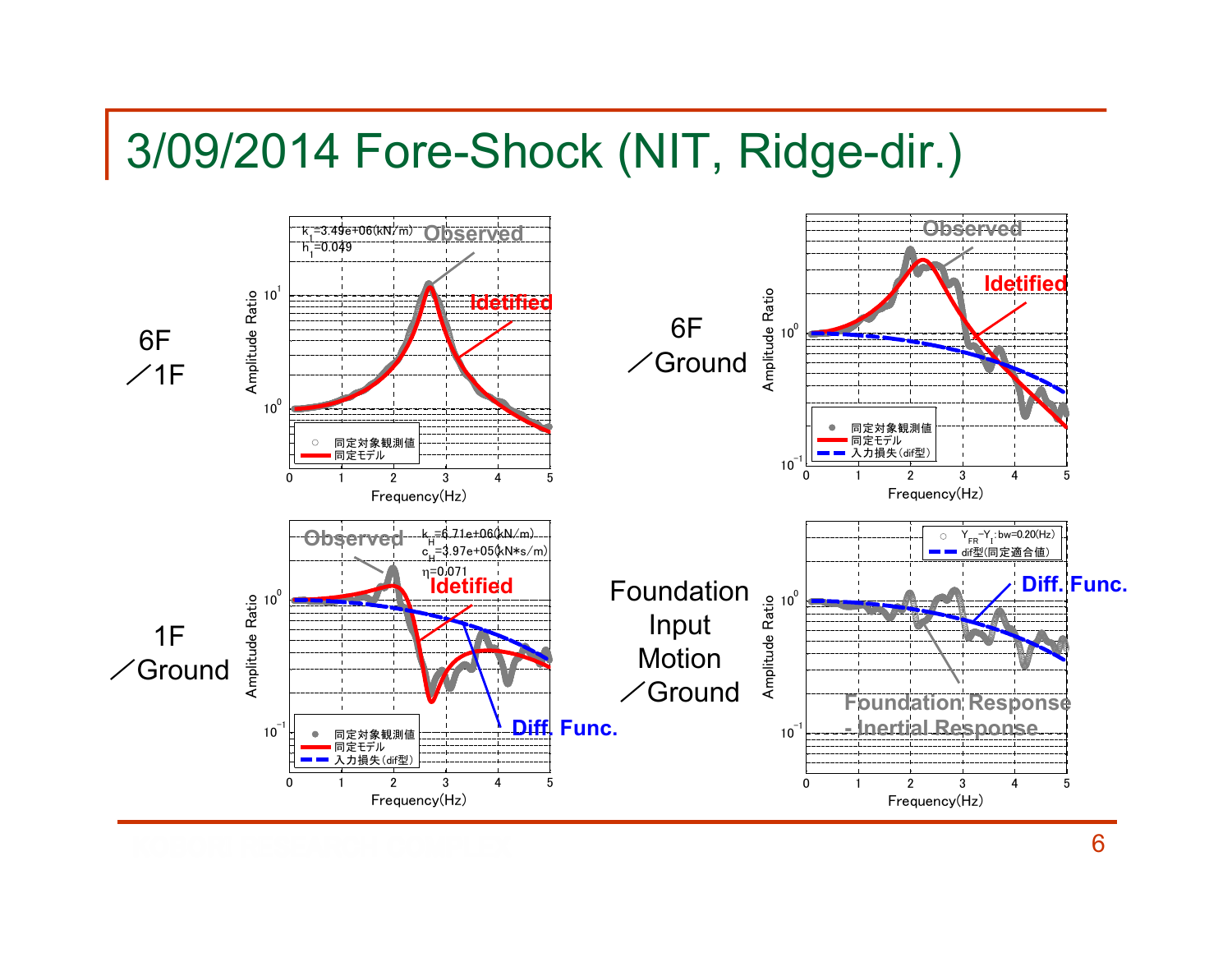#### 3/11/2014 Main Shock (NIT, Ridge-dir.)



7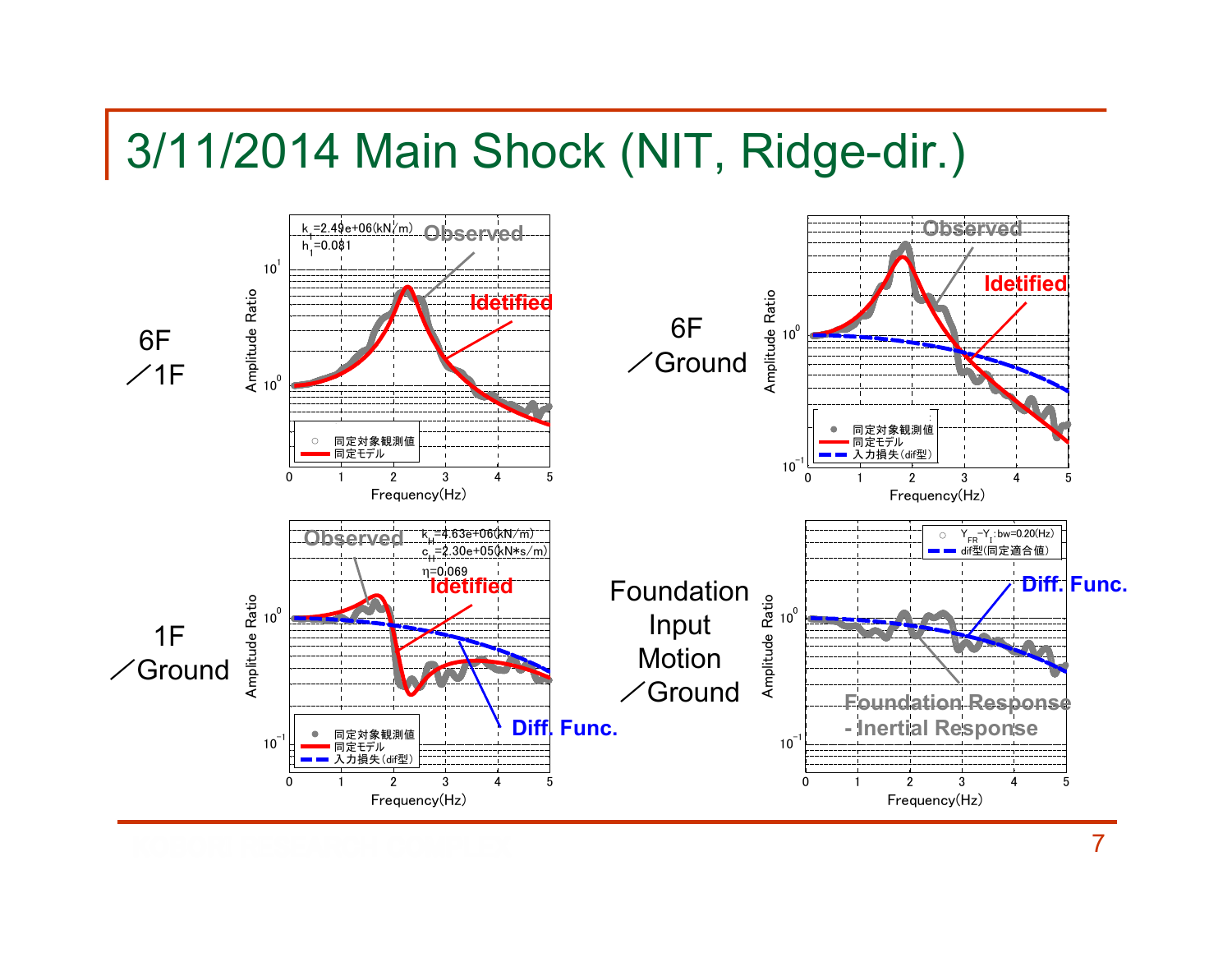#### 4/11/2014 After-Shock (NIT, Ridge-dir.)

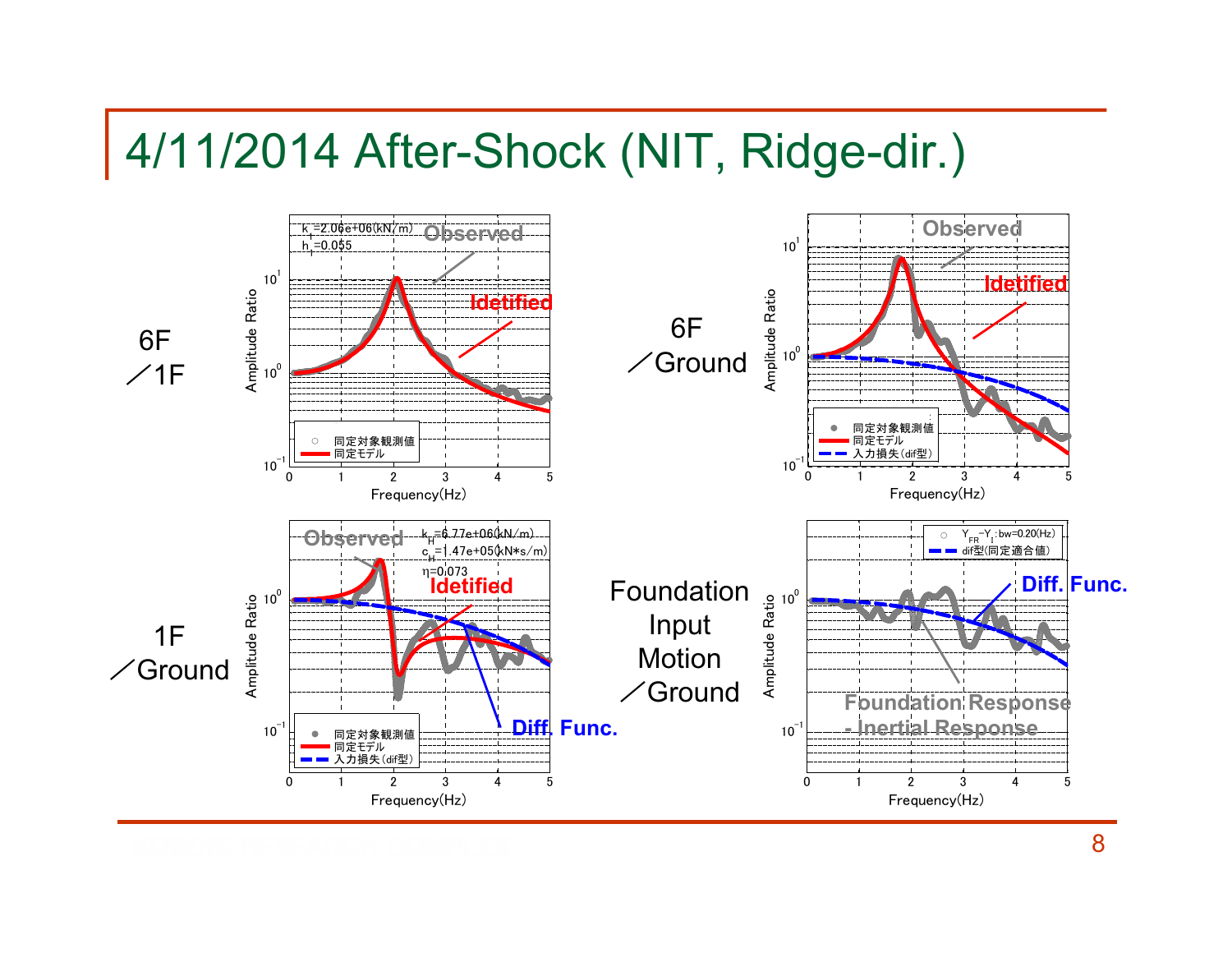#### Transition of Stiffness and Damping (NIT, Ridge-dir.)



- ♦ Stiffness of building: has not recovered in after main-shock
- ♦ Stiffness of soil-spring: has recovered in after-shock
- ♦ Damping coefficient of soil-spring: has not recovered after main shock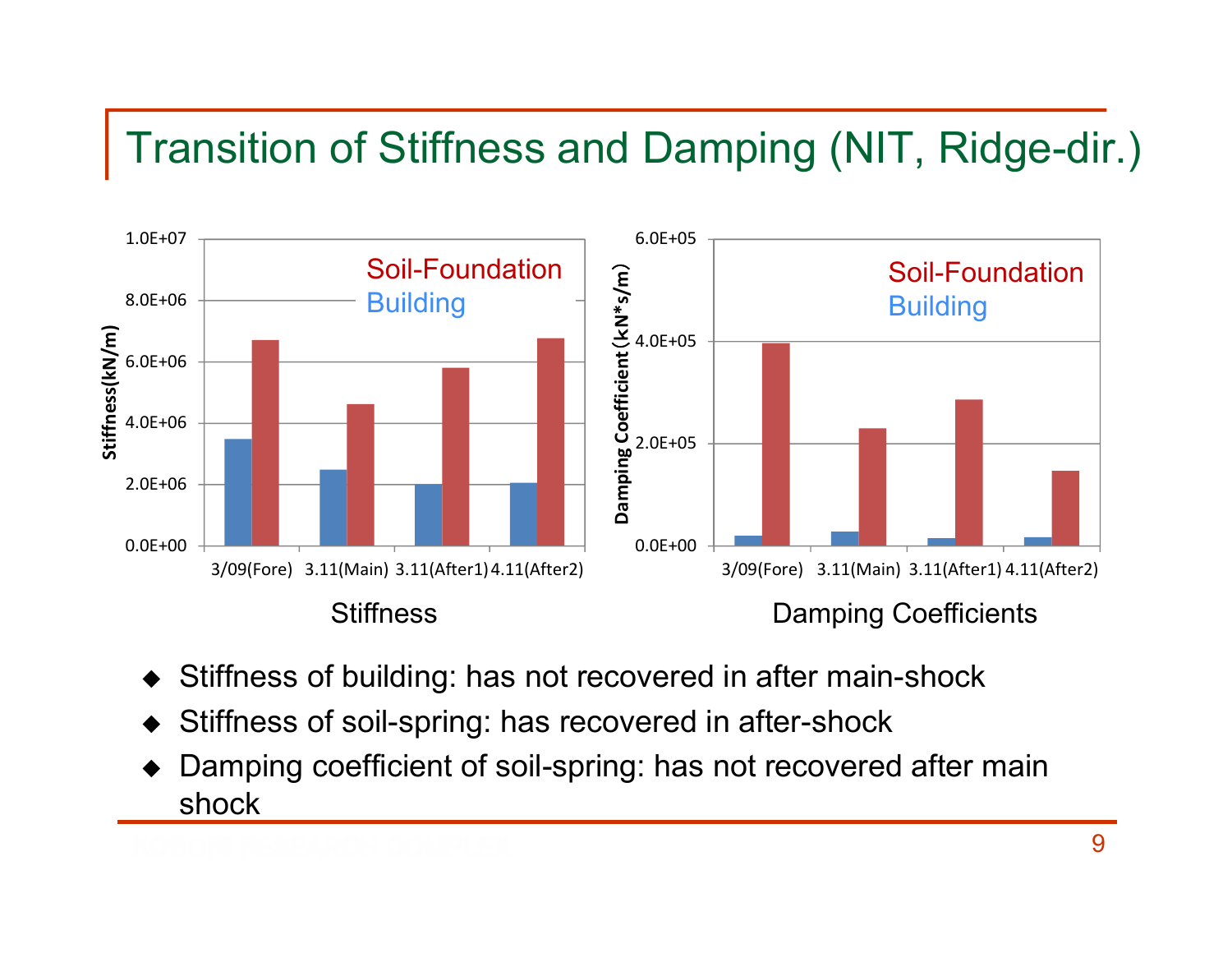# Effect on Maximum Building Response

- Adopt r.m.s. response (standard deviation) as substitute of maximum response
	- $\diamond$  Assumptions
		- $\mathcal{L}_{\mathcal{A}}$ Response is stationary random
		- П Peak factor is constant
	- $\diamond$  Benefit
		- $\mathcal{C}^{\mathcal{A}}$  Directory calculated by identified transfer functions and parameters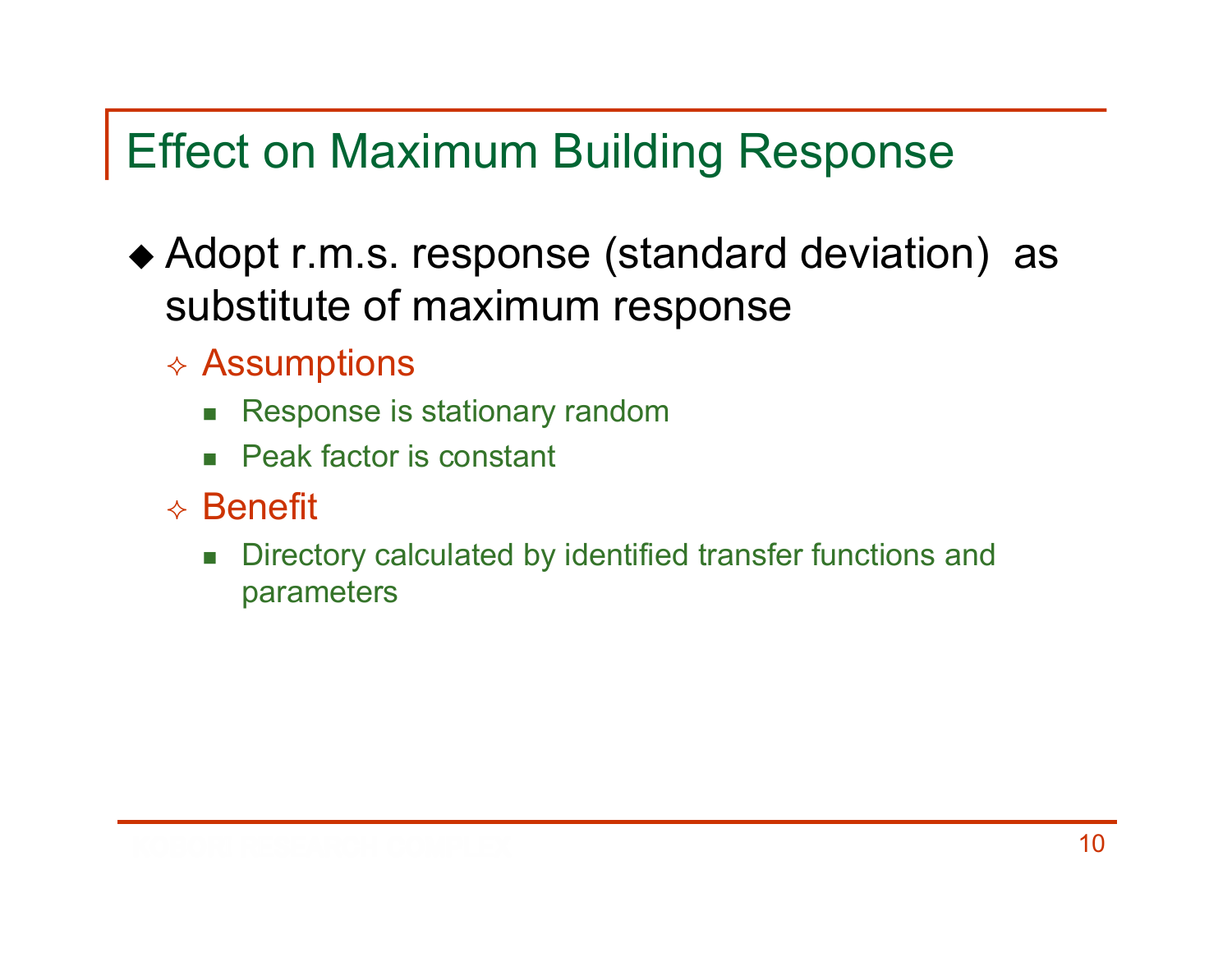# SSI Effect on R.M.S. Building Response

|                                                                     | <b>Transfer Function</b>                                                                                                                           | r.m.s. Building Resp.                                                                                                    |
|---------------------------------------------------------------------|----------------------------------------------------------------------------------------------------------------------------------------------------|--------------------------------------------------------------------------------------------------------------------------|
| <b>Building vs. Foundation</b><br>Input Motion (II)                 | $\left H_{X_1/Y_{FIM}}(\omega)\right  = \frac{\left Z_{\text{loss}} - Z_0 - \Theta_0 H\right }{\omega^2  Y_{FIM} }.$                               | $\sigma_{X_1/Y_{FIM}} = \sqrt{2 \int_0^{\infty}} \left  H_{X_1/Y_{FIM}}(\omega) \right ^2 S_0(\omega) d\omega$           |
| <b>Building vs. Free Filed</b><br>ground motion (II+KI)             | $\left H_{X_1/Y_{FF}}(\omega)\right  = \frac{ Z_{\text{loss}} - Z_0 - \Theta_0 H }{\omega^2  Y_{EF} }$                                             | $\sigma_{X_1/Y_{FF}} = \sqrt{2 \int_0^{\infty} \left  H_{X_1/Y_{FF}}(\omega) \right ^2 S_0(\omega) d\omega}$             |
| <b>Building vs. Foundation</b><br>Response<br>(Fixed Base Response) | $\left H_{X_{1,\text{fix}}}(\omega)\right  = \frac{\left Z_{1obs} - Z_0 - \Theta_0 H\right }{\omega^2 \left Z_0 + \Theta_0 H_{\text{aux}}\right }$ | $\sigma_{X_{1,\text{fix}}} = \sqrt{2 \int_0^{\infty} \left  H_{X_{1,\text{fix}}}(\omega) \right ^2 S_0(\omega) d\omega}$ |
| <b>Input Motion</b>                                                 |                                                                                                                                                    |                                                                                                                          |
| $S_V(\omega)$ = cnst.                                               | $S_0(\omega) \propto \omega$                                                                                                                       |                                                                                                                          |

approximately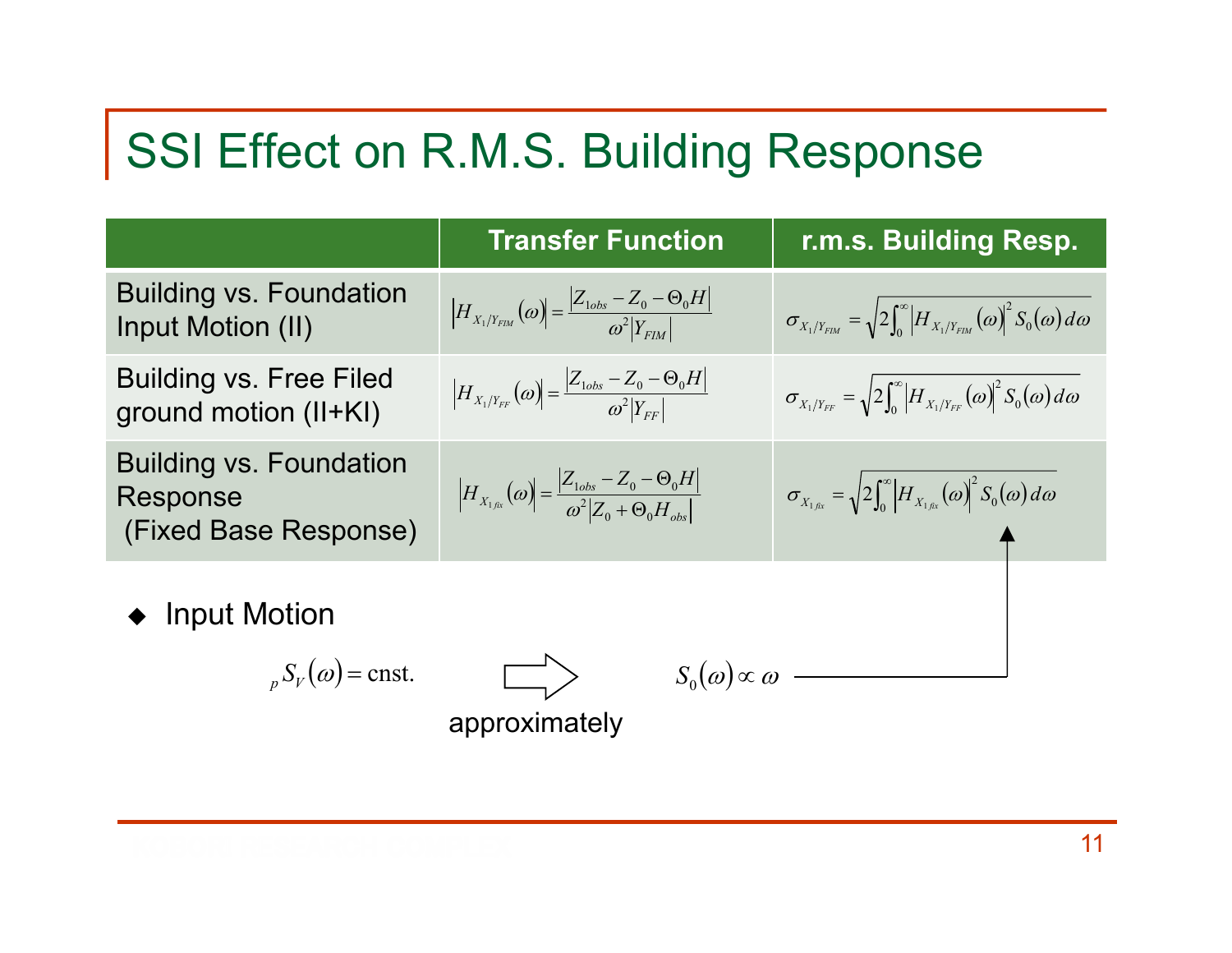# Transition of SSI Effects (NIT, Ridge-dir.)



- ♦ Reduction by KI is almost constant
- ◆ Reduction by II decreased after main shock